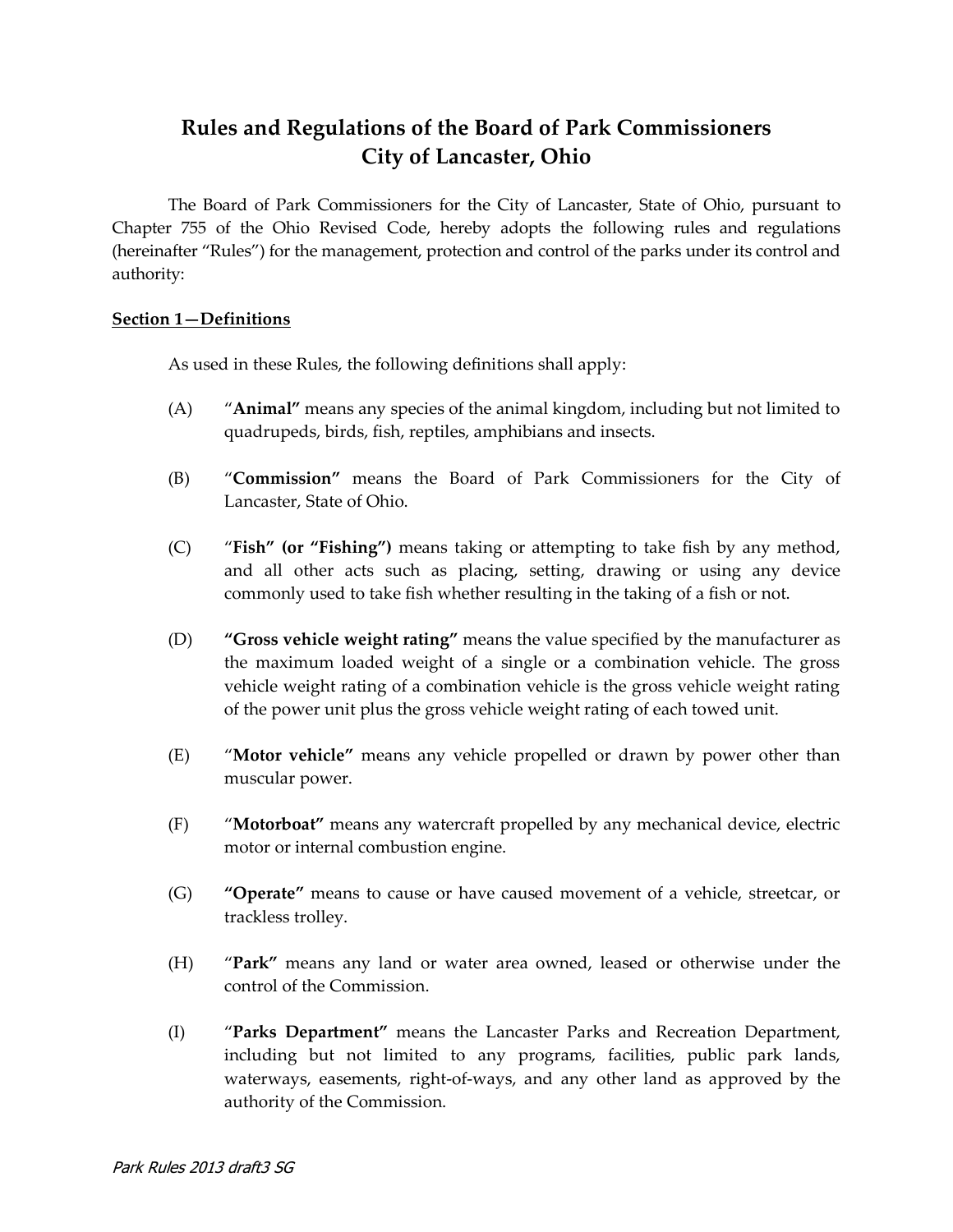- (J) "**Park waters"** means streams, rivers, lakes, ponds, marshes, watercourses, waterways, and other bodies of water, natural or human-made, that are situated wholly or partially within any park.
- (K) "**Peace officer"** means a parks department employee qualified to enforce the rules and regulations of the parks department and every other law enforcement officer employed by the City of Lancaster or State of Ohio, or a political subdivision thereof, including, but not limited to, state highway patrol officers, sheriffs, deputy sheriffs, constables and Division of Wildlife game protectors.
- (L) "**Person"** means every natural person, firm, co-partnership, association or corporation.
- (M) **"Recreation trail"** means a public trail that is used for hiking, bicycling, horseback riding, ski touring, canoeing, or other non-motorized forms of recreational travel and that interconnects parks, forests, wildlife areas, nature preserves, scenic rivers, or other places of interest.
- (N) **"Roadway"** means an open way that is improved, designed, or ordinarily used for vehicular travel.
- (O) **"Superintendent"** means the Superintendent of the Lancaster Parks and Recreation Department.
- (P) "**Vehicle"** means everything on wheels or runners, including motorized bicycles, but does not mean electric personal assistive mobility devices, vehicles that are operated exclusively on rails or tracks or from overhead electric trolley wires, and vehicles that belong to any police department, municipal fire department, or volunteer fire department, or that are used by such department in the discharge of its functions.
- (Q) "**Watercraft"** means any of the following when used or capable of being used for transportation on the water: (1) a vessel operated by machinery either permanently or temporarily affixed; (2) a sailboat other than a sailboard; (3) an inflatable, manually propelled boat that is required by federal law to have a hull identification number meeting the requirements of the United States coast guard; or (4) a canoe or rowboat.

## **Section 2—Interpretation.**

In the interpretation of these Rules, their provisions shall be construed as follows:

(A) "Rules" shall mean "rules and regulations";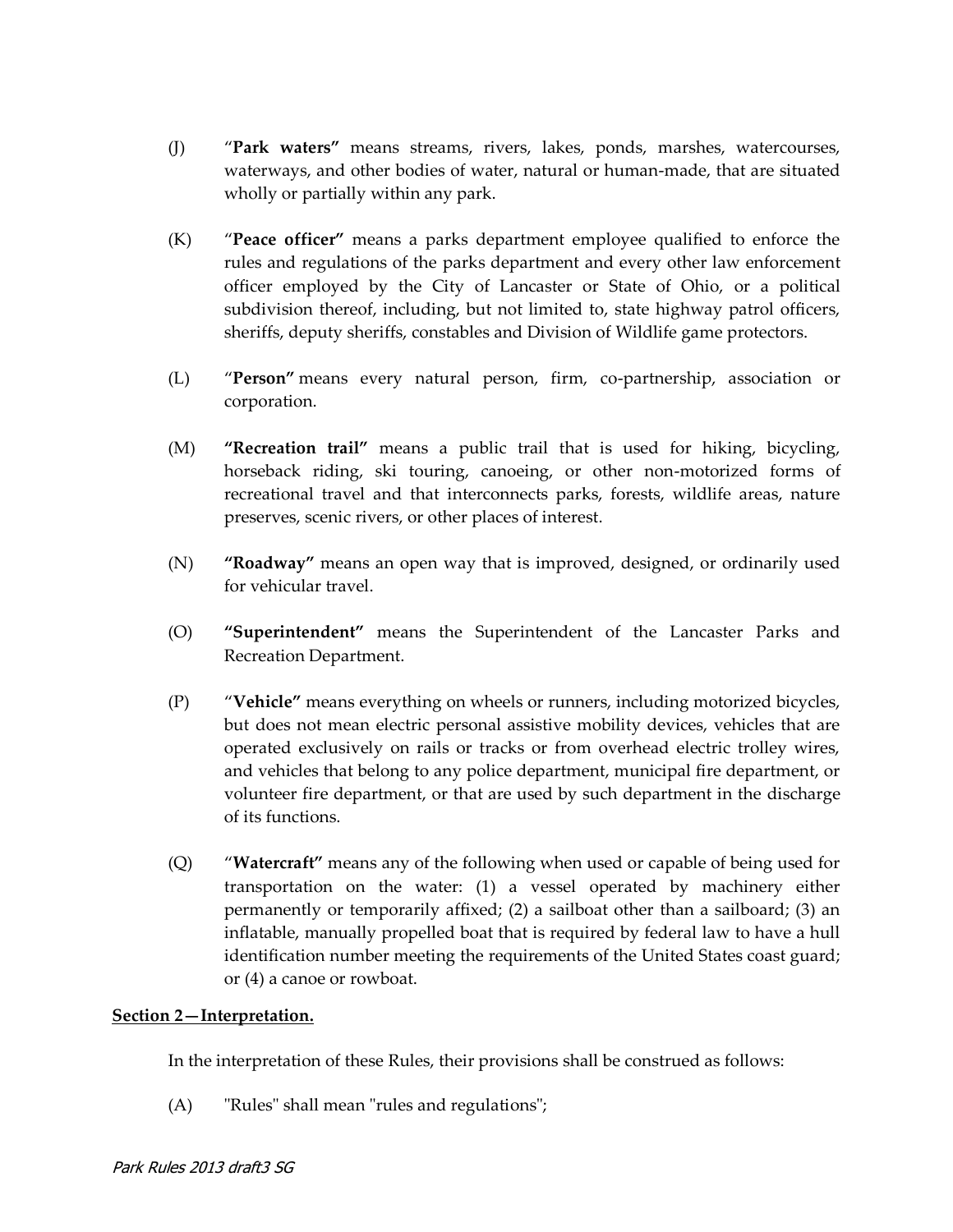- (B) Any terms in the singular shall include the plural;
- (C) Any term in the masculine shall include the feminine and the neuter;
- (D) No provision hereof shall make unlawful any act necessarily performed by any officer or employee of the Parks Department in the line of duty or work as such, or by any person, his agents or employees, in the proper and necessary execution of the terms of any agreement with the Parks Department;
- (E) If any part, section, subdivision, paragraph or provision of these Rules shall be determined to be invalid, such determination shall apply to the particular part, section, subdivision, paragraph or provision, and all other provisions of these Rules shall remain valid and in effect.

## **Section 3—Authority**

These Rules are adopted pursuant to the Authority vested in the Commission by Chapter 755 of the Ohio Revised Code and Chapter 931 of the Codified Ordinances of the City of Lancaster.

#### **Section 4—Hours of Operation**

- (A) The Superintendent may open or close any park, parks department facility, or any portion thereof for park management needs, safety concerns, or for the public good.
- (B) Except as provided below, all parks will open at dawn and close at dusk.
	- (1) **Rising Park.** The Superintendent may extend the hours of operation for any Rising Park shelter house until 10:00 P.M. This extension may be limited to certain persons and shall be by reservation only.
	- (2) **Ice Skating.** The Superintendent may extend the hours of operation for any park until 10:00 P.M. for the limited purpose of ice skating.
	- (3) **Olivedale Senior Center.** The Superintendent or his designee shall, from time to time, set the hours of operation for the Olivedale Senior Center.
	- (4) **Alley Park and Nature Center.** The Superintendent or his designee shall, from time to time, set the hours of operation for Alley Park and Nature Center.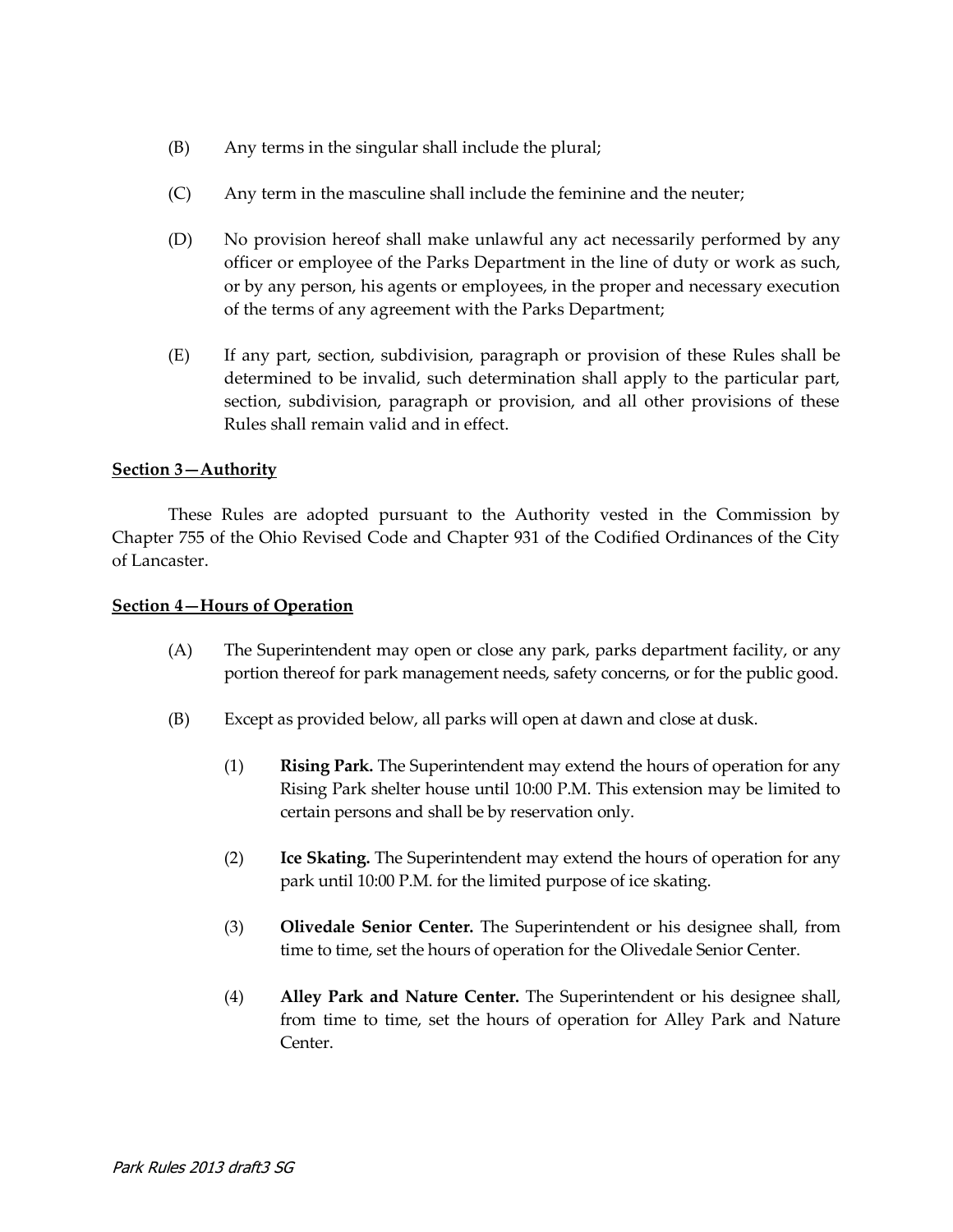(5) **Swimming Pools.** The Superintendent or his designee shall annually schedule the opening date and closing date, as well as the hours of operation, for park swimming pools. Unless otherwise stated by the Superintendent, park swimming pool hours shall be as follows:

| (a) | Tiki Pool:   | 12:00 P.M. -- 7:00 P.M. (Monday – Saturday)<br>1:00 P.M. -- 7:00 P.M. (Sunday) |
|-----|--------------|--------------------------------------------------------------------------------|
| (b) | Miller Pool: | 12:00 P.M. -- 7:00 P.M. (Monday – Saturday)<br>1:00 p.m. $-6:00$ P.M. (Sunday) |

Park pools may be rented by members of the general public before or after normal hours of operation, subject to approval by the Superintendent or his designee, but in no case may such rental extend beyond 10:00 P.M.

## **Section 5—Permissible Activities and Events**

- (A) Parks are constructed and maintained for the use of the public on equal terms, and no person shall be granted restricted or special privileges relating to the use of any park based upon race, creed, gender, disability, national origin or religious affiliation.
- (B) No person shall perform any musical or theatrical performance without prior written approval from the Superintendent.

## **\Section 4—Vehicles, Horses and Planes**

- (A) These rules are in addition to and supplement the state and local traffic laws which are in force and incorporated herein.
- (B) No person shall operate a motor vehicle at a speed in excess of fifteen (15) miles per hour in any park.
- (C) No person shall operate a motor vehicle in any park which is producing an unusual amount of smoke or noise or in such a way as to create unnecessary noise or smoke from the motor vehicle.
- (D) No person shall leave a motor vehicle parked in any park after its closing time, nor shall any person leave a motor vehicle parked in any place not designated for stopping or parking of motor vehicles, in any place marked with a traffic control device as a "No Parking" zone, alongside any other motor vehicle stopped or standing at the edge or curb of any roadway, or in a manner which will obstruct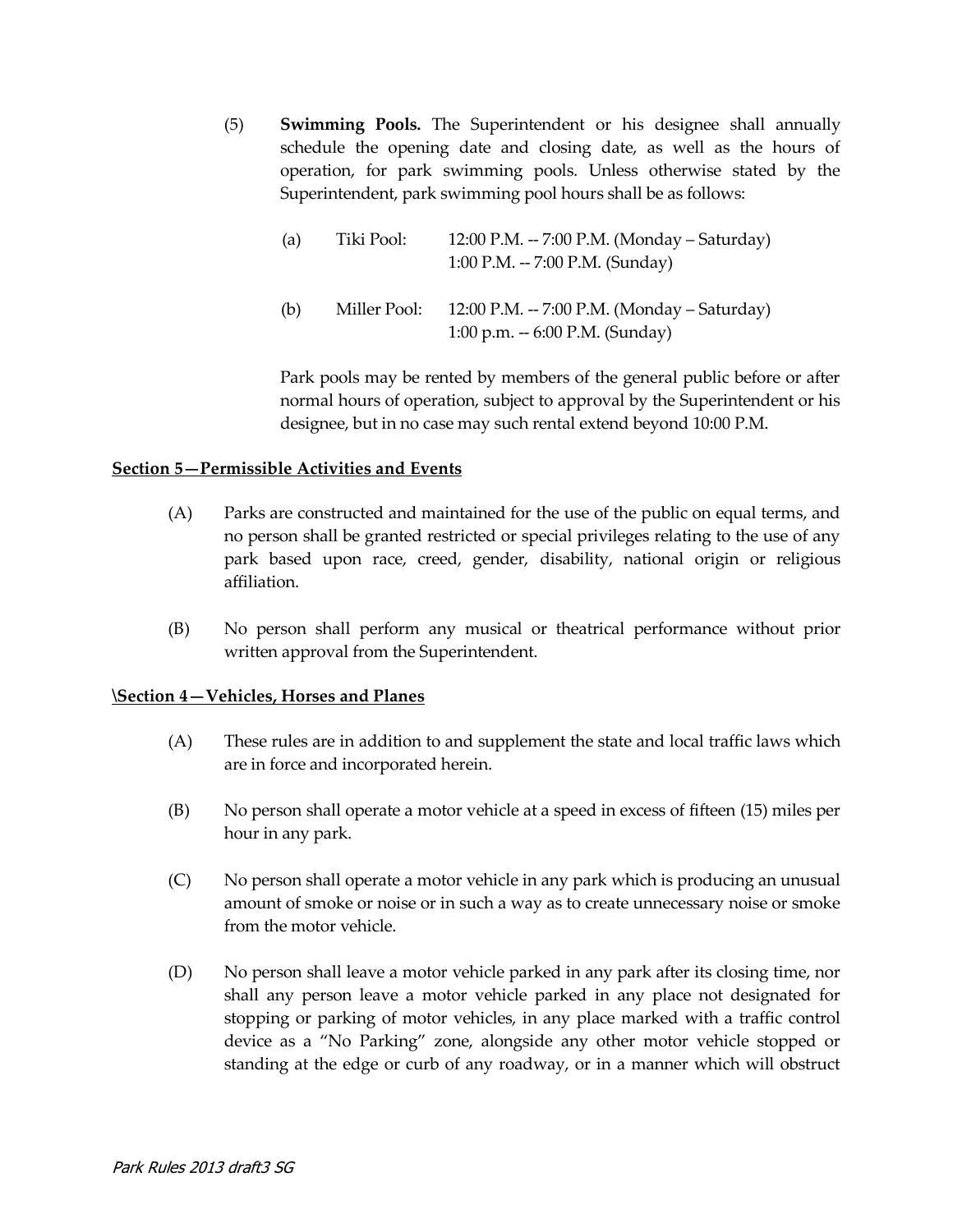any barrier, gate, or pedestrian walkway. The time, place and manner of all permissible parking zones shall be designated by the Superintendent.

- (E) Whenever a peace officer finds a vehicle stopped, parked or standing in an area or manner that is in violation of Section 4(D) above, or finds a vehicle unattended upon or within the right of way of any roadway where such vehicle clearly obstructs pedestrian or vehicular traffic, or otherwise deems a vehicle to be hazardous to property or people, that peace officer may arrange for the removal of such vehicle to the nearest parking lot or to a place for holding such vehicles. The costs and risks of any vehicle removal under this section shall be borne by the owner of the vehicle.
- (F) No person shall operate a motor vehicle within any park area except on roadways, driveways, trails, paths, alleys and other such thoroughfares which are designated or posted for motor vehicle traffic. No person shall drive around any barrier or gate which is across a road or trail, nor shall any person drive a motor vehicle upon such barricaded or closed thoroughfare.
- (G) No person shall operate a motor vehicle with a gross vehicle weight rating of more than one ton (2000 pounds) within any park unless prior written permission is granted by the Superintendent.
- (H) No vehicle shall be permitted to stand upon any park roadway or recreation trail to the obstruction or the inconvenience of other vehicles.
- (I) No person shall operate a motor vehicle in any park in such a manner that the vehicle is so rapidly accelerated or started from a stopped position that the rubber tires of such vehicle squeal or leave tire marks on the roadway, commonly called "peeling."
- (J) No person shall operate a vehicle, without due regard for the safety and rights of pedestrians and drivers and occupants of all other vehicles so as to endanger the life, limb or property of any person in any park.
- (K) No person shall repair any motor vehicle in or upon any park except in areas designated by the Superintendent for that purpose.

## **Section 5—Protection of Natural and Ecological Environment**

(A) No person shall injure, deface, disturb or damage any park property or part thereof, including but not limited to trees, shrubs, wildflowers or other plants, or animals; provided, however, that the removal of non-native (alien or exotic) species by a peace officer is permitted for accepted land management practices.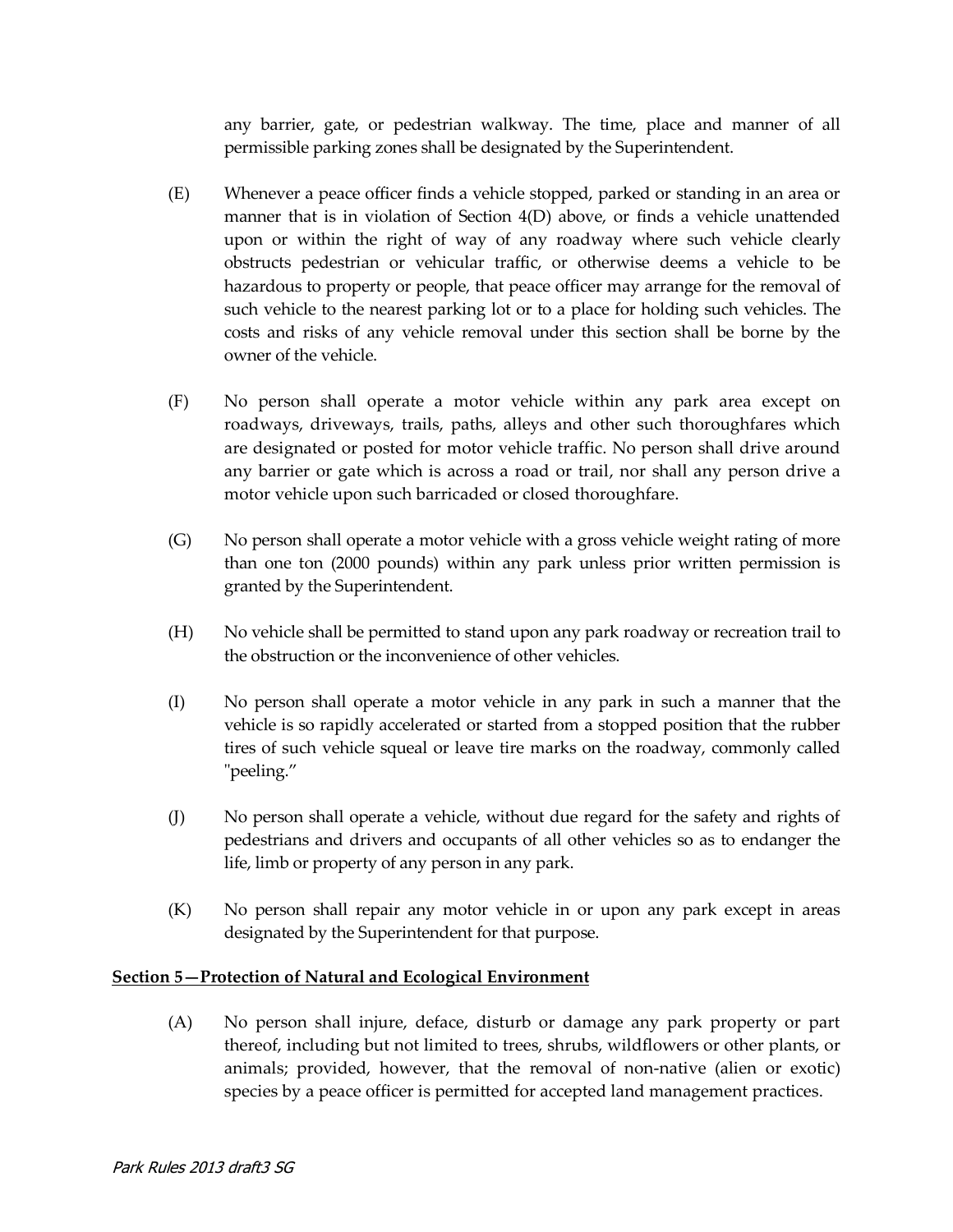- (B) No person shall remove any fossils or minerals from any park without prior written permission from the Superintendent.
- (C) No person shall bury, embed, or plant any vegetation or other material in any park without prior written approval from the Superintendent.
- (D) No person shall climb or rappel any rock escarpment or other natural features situated within any park without prior written approval from the Superintendent.
- (E) When walking or riding a vehicle, horse or other animal on a designated hiking trail, walking trail or designated recreational area, no person shall leave the hiking trail, walking trail or designated recreational area without prior written approval from the Superintendent.

## **Section 6—Animals**

- (A) No person who is the owner or handler of an animal shall refuse or fail to keep such animal on a leash in hand, said leash being of a length not exceeding six feet from hand to animal, and under control at all times while that animal is in any park.
- (B) Any animal found at large may be seized and disposed of as provided by law or ordinance covering the disposal of stray animals on highways or public property then in effect.
- (C) No person who is the owner or handler of an animal shall allow that animal, whether leashed or not leashed, to enter any park waters without approval from the Superintendent.
- (D) The owner or handler of any dog, or other animal, found to be damaging or destroying park property will be held liable for the full value of the property damaged or destroyed in addition to the penalty imposed for a violation of this section.
- (E) No person shall hunt, pursue with dogs, trap, molest, harm, harass, injure or disturb any wild animal, or otherwise take any wild bird or animal, in any park except as provided for in Section 6(G) below.
- (F) No person shall rob or molest any bird nest, or otherwise take the eggs of any bird, within any park except as provided in Section 6(G) below.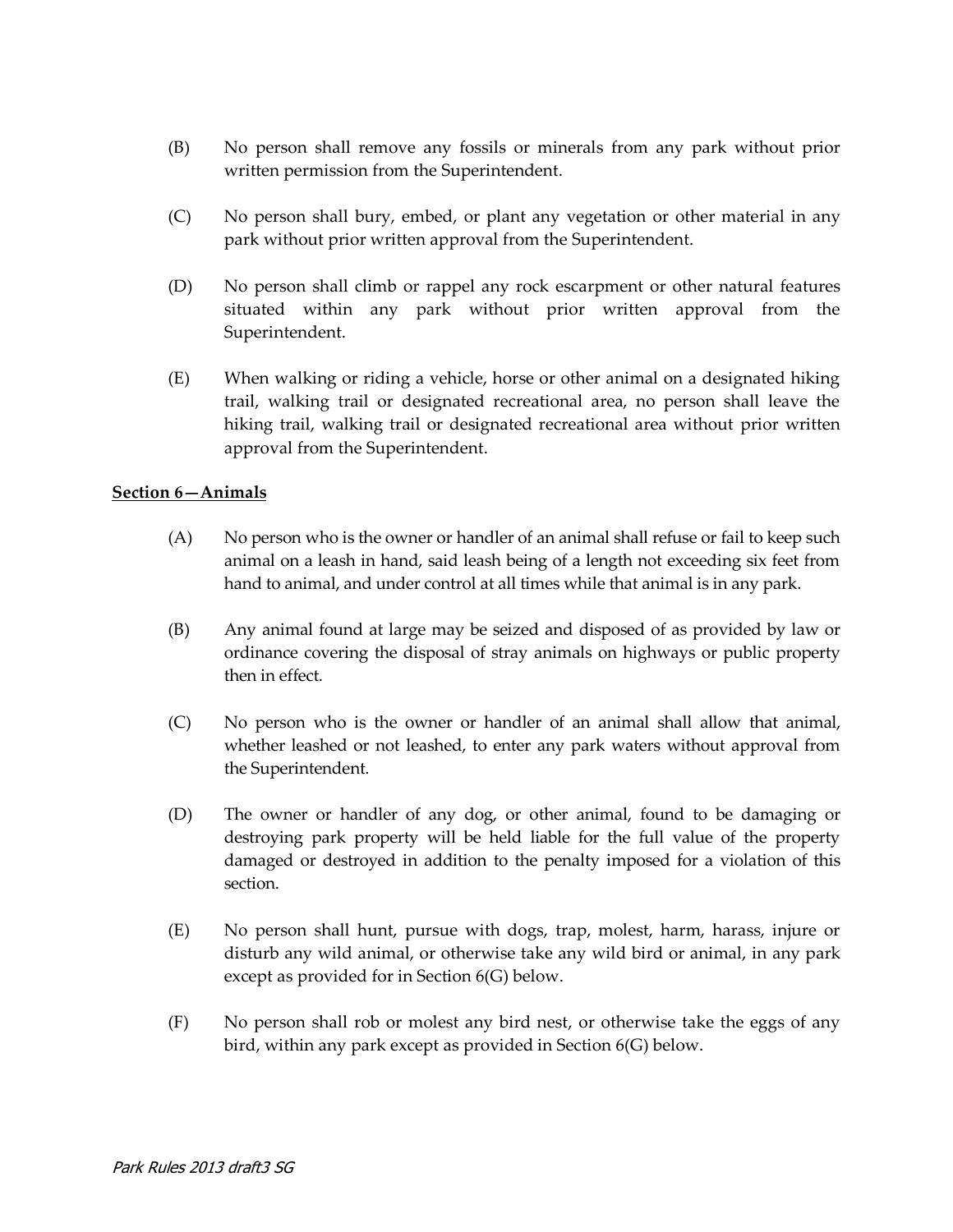- (G) Trapping and removal of non-native animals within a park is permitted by peace officers to preserve native wildlife and habitats or for reasons of public safety, and is likewise permitted, with prior written approval from the Superintendent, for purposes of scientific research provided approved guidelines are followed including use of humane live trapping methods and release of the animals.
- (H) No person shall fish in park waters in violation of any posted sign.
- (I) No person shall hunt fish with a bow and arrow in any park.
- (J) No person shall possess or shoot a crossbow in any park.
- (K) No person shall ride a horse, mule, donkey, cattle or other animal in any park without obtaining prior written approval from the Superintendent.
- (L) No person shall possess an animal that is destructive to wildlife in any park.
- (M) Nothing in this section shall be construed so as to allow a person to bring into any park an animal or pet in conflict with local health department guidelines or laws relating to the preservation of public safety and order.
- (N) No person who is the owner or handler of an animal shall permit that animal to be present in any area designated or posted as a park play area.
- (O) The parks department shall have the right to impound or destroy any abandoned, feral, or diseased animal.

## **Section 7—Personal Conduct**

- (A) Sleeping or protracted lounging on park seats or benches is prohibited.
- (B) No person shall engage in loud, boisterous, or threatening behavior, or use abusive, insulting or indecent language, or engage in behavior that would otherwise constitute a violation of Section 2917.11 of the Ohio Revised Code, in any park.
- (C) No person shall remove, destroy, break, injure, mutilate or deface any structure, monument, statue, vase, fountain, wall, fence, railing, vehicle, bench, tree, shrub, fern, plant, flower, rock face, or other property in any park.
- (D) No person, other than a peace officer, shall remove or disturb any tree, shrub, plant or wildlife in any park.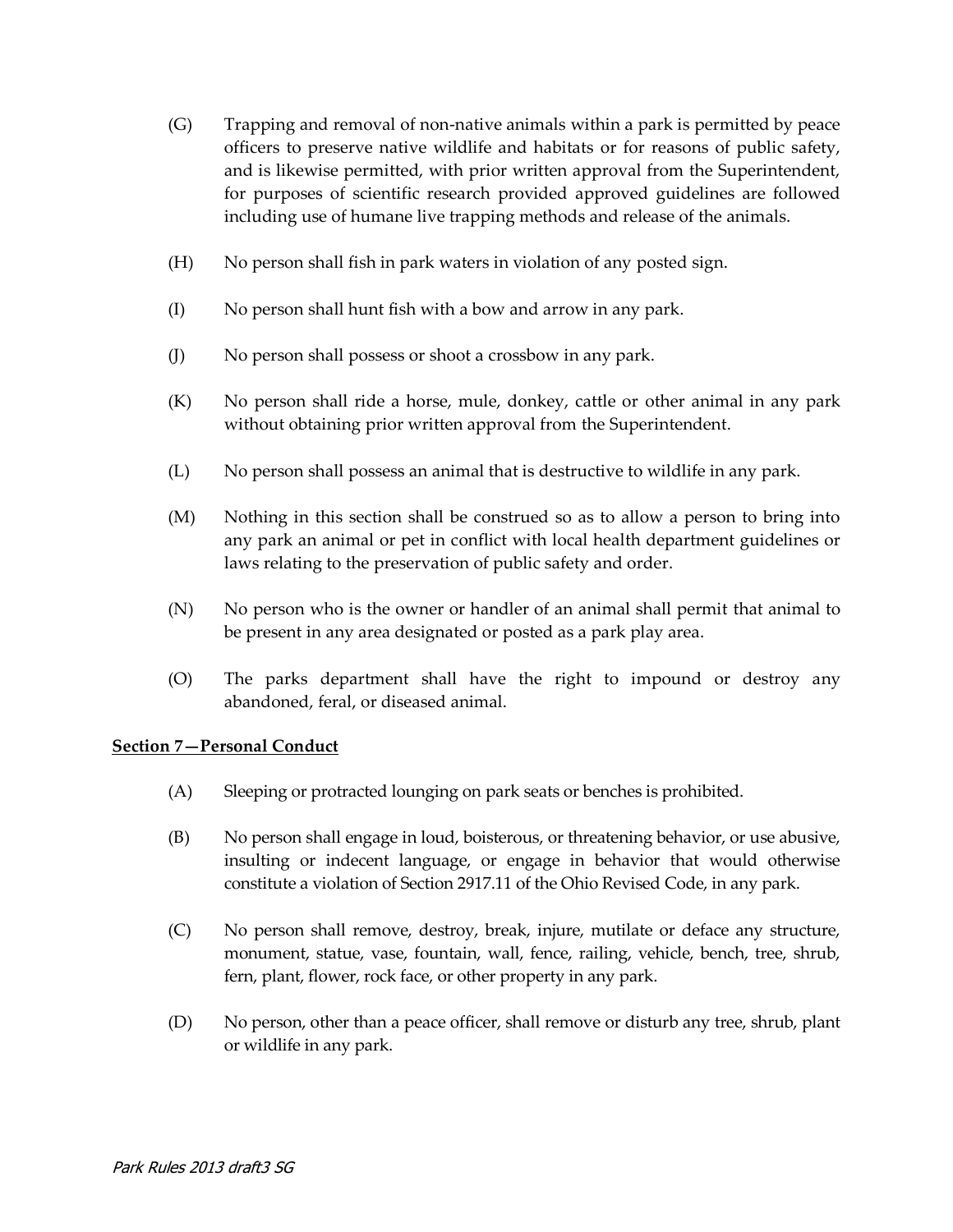- (E) Picnics are permitted within a park only at facilities and in areas specifically designated for that purpose by the Superintendent and posted accordingly by signs.
- (F) No person shall engage in lewd, lascivious, or indecent behavior in any park, nor shall a person commit an indecent, immodest or filthy act in any park.
- (G) No person shall throw, case, or shoot any stone, missile, pellet, BB, bolt or other projectile capable of causing bodily injury in any park.
- (H) No person shall place or display with an intent to sell any goods, merchandise or other articles in any park.
- (I) No person shall place any straw, dirt, chips, paper, shaving, shells, ashes, swill, garbage, or other rubbish, even if the same is not offensive to health, upon any park land.
- (J) No person shall climb a tree within any park.
- (K) No person shall walk, stand or sit upon the monuments, vases, fountains, railings, fences or gun carriages in any park.
- (L) No person shall engage in any game of chance or other gambling venture within any park.
- (M) No person shall cause, or create a substantial risk of physical harm, to any person or property by use of any weapon, stick, stone or missile.
- (N) No person shall disturb or molest any wild or domestic animal, fowl, or fish within any park, except that children thirteen years of age and less will be permitted to fish in Rising Park pond.
- (O) No person shall stand upon, climb, or scale any protective railing or fence in any park.
- (P) No person shall climb or rappel any rock escarpment or other natural feature, including but not limited to the exposed face of Mount Pleasant, in any park.
- (Q) No person shall hit, strike or drive a golf ball within any park without prior written approval from the Superintendent.
- (R) No person shall use a mechanical device designed to detect metal alloys (commonly known as a "metal detector") in any park.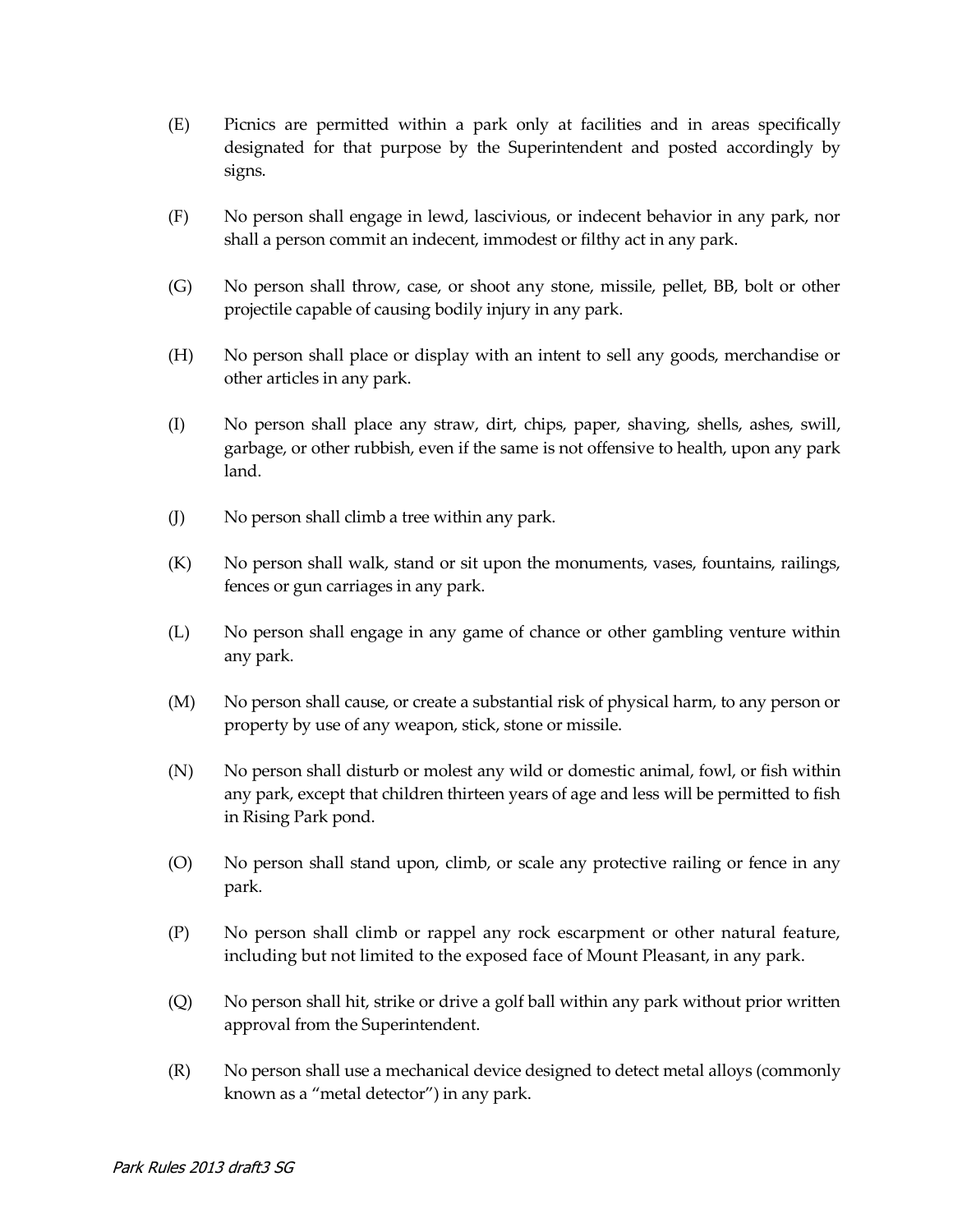## **Section 8—Intoxicating Liquor; Controlled Substances**

- (A) No person shall sell or offer for sale any intoxicating liquor or alcoholic beverage in any park.
- (B) No person shall consume or possess an alcoholic beverage in any park.
- (C) No person, while voluntarily intoxicated, shall engage in conduct likely to be offensive or to cause inconvenience, annoyance, or alarm to persons of ordinary sensibilities in any park.

## **Section 9—Power Models and Toy Engine Units**

(A) No person shall operate, or permit another to operate, any engine-driven model airplane, vehicle, or watercraft within any park without obtaining prior written approval from the Superintendent.

## **Section 10—Camping**

(A) No person shall establish, erect, or maintain a camp, temporary lodging, or sleeping place within any park without prior written approval from the Superintendent.

## **Section 11—Fires**

- (A) No person shall start a fire in any park unless the flames are contained in a metal unit designed for such purpose.
- (B) The Superintendent may, at his discretion, prohibit or permit fires for limited periods of time when necessary for the protection of park property.
- (C) All fires shall be properly contained and extinguished by the person or persons starting or using the same before leaving the immediate vicinity of the fire.
- (D) No person shall collect wood in any park without prior written approval from the Superintendent.
- (E) No person shall place portable stoves or grills in shelters or on combustible picnic tables in any park.
- (F) No person shall deposit burning material or hot ashes on grass or plants or in refuse containers in any park.

## **Section 12—Commercial Activities**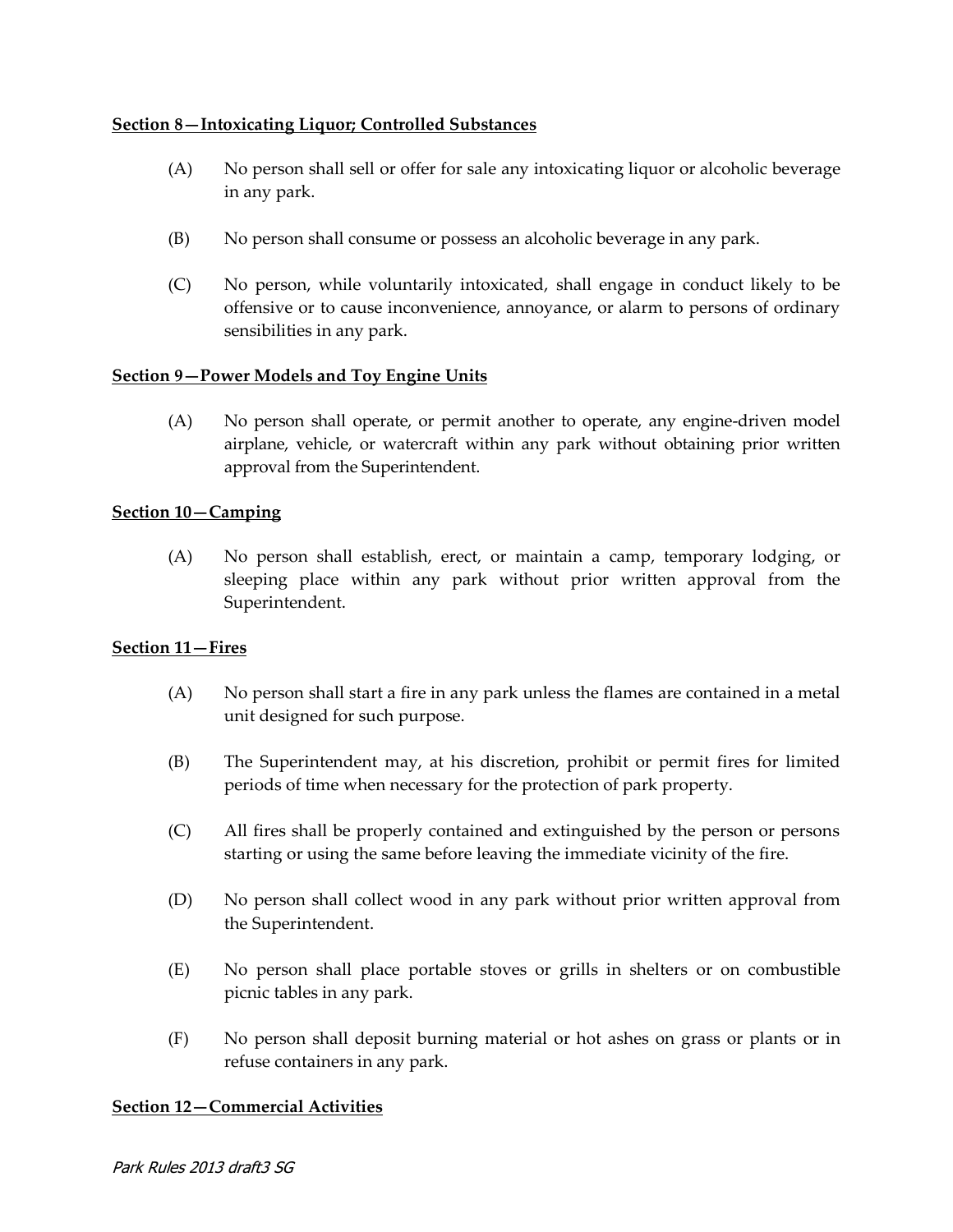- (A) No person shall engage in commercial activity in any park, including but not limited to selling or offering for sale any goods, food, or beverage, without prior written approval from the Superintendent.
- (B) No person shall solicit fares, money or other things of value in any park.
- (C) No person, other than participating teams at lighted ball-fields, shall solicit subscriptions in any park.
- (D) No person, other than a peace officer, shall use any sound amplification device without prior written approval from the Superintendent.

#### **Section 13—Erecting and Attaching Signs**

- (A) No person shall place any structure, sign, bulletin board or advertising device in any park without prior written approval from the Superintendent.
- (B) No person shall attach any notice, bill, poster, sign, wire, rod, or cord to any shrub, fence, fountain, wall, post or structure in any park without prior written approval from the Superintendent.
- (C) The Superintendent may give permission for the erection of temporary decorations on occasions of public celebrations or holidays, or for temporary signs and displays promoting community health or welfare projects.
- (D) No person shall injure, deface or destroy any sign or notice posted by any park personnel or peace officer.

## **Section 14—Water Activities**

- (A) Other than a park pool, no person shall wade, swim, or bathe in any pond, lake, fountain, or other park waters.
- (B) No person shall operate watercraft in any pond, lake, fountain, or other park waters without prior written approval from the Superintendent.
- (C) No person shall stand or walk upon any ice formed upon any park waters without prior written approval from the Superintendent. If a sign is posted by the Superintendent indicating the ice is not safe, no one shall be permitted thereon.
- (D) No person shall cut, destroy or disfigure any ice formation within or upon any park waters.